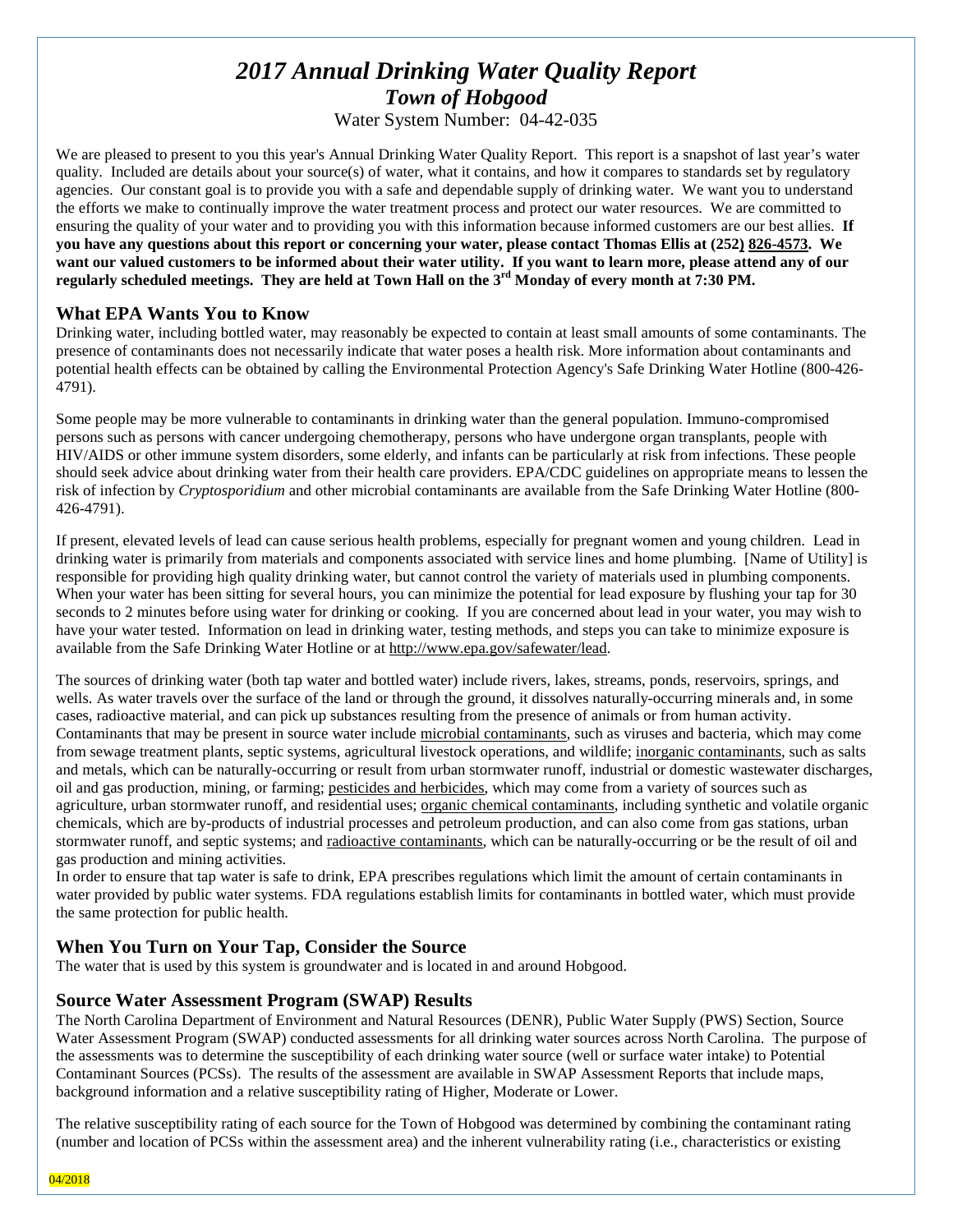conditions of the well or watershed and its delineated assessment area). The assessment findings are summarized in the table below:

| <b>Source Name</b> | <b>Susceptibility Rating</b> | <b>SWAP Report Date</b> |
|--------------------|------------------------------|-------------------------|
| Well # 1           | Moderate                     | April 20, 2017          |
| Well #2            | Lower                        | April 20, 2017          |
| Well #3            | Lower                        | April 20, 2017          |
| Well #4            | Lower                        | April 20, 2017          |

#### **Susceptibility of Sources to Potential Contaminant Sources (PCSs)**

The complete SWAP Assessment report for the Town of Hobgood may be viewed on the Web at:

<https://www.ncwater.org/?page=600> Note that because SWAP results and reports are periodically updated by the PWS Section, the results available on this web site may differ from the results that were available at the time this CCR was prepared. If you are unable to access your SWAP report on the web, you may mail a written request for a printed copy to: Source Water Assessment Program – Report Request, 1634 Mail Service Center, Raleigh, NC 27699-1634, or email requests to swap@ncdenr.gov. Please indicate your system name, number, and provide your name, mailing address and phone number. If you have any questions about the SWAP report please contact the Source Water Assessment staff by phone at 919-707-9098.

It is important to understand that a susceptibility rating of "higher" does not imply poor water quality, only the system's potential to become contaminated by PCSs in the assessment area.

## **Help Protect Your Source Water**

Protection of drinking water is everyone's responsibility. We have implemented the following source water protection actions: developed and implemented a well head protection plan, and weekly monitoring of our four well sites. You can help protect your community's drinking water source(s) in several ways: (examples: dispose of chemicals properly; take used motor oil to a recycling center, volunteer in your community to participate in group efforts to protect your source, etc.).

## **Violations that Your Water System Received for the Report Year**

During 2017, or during any compliance period that ended in 2017, we received no violations.

## **Water Quality Data Tables of Detected Contaminants**

We routinely monitor for over 150 contaminants in your drinking water according to Federal and State laws. The tables below list all the drinking water contaminants that we detected in the last round of sampling for each particular contaminant group. The presence of contaminants does not necessarily indicate that water poses a health risk. **Unless otherwise noted, the data presented in this table is from testing done January 1 through December 31, 2017.** The EPA and the State allow us to monitor for certain contaminants less than once per year because the concentrations of these contaminants are not expected to vary significantly from year to year. Some of the data, though representative of the water quality, is more than one year old.

Unregulated contaminants are those for which EPA has not established drinking water standards. The purpose of unregulated contaminant monitoring is to assist EPA in determining the occurrence of unregulated contaminants in drinking water and whether future regulations are warranted.

## **Important Drinking Water Definitions:**

*Not-Applicable (N/A)* – Information not applicable/not required for that particular water system or for that particular rule.

*Non-Detects (ND)* - Laboratory analysis indicates that the contaminant is not present at the level of detection set for the particular methodology used.

*Parts per million (ppm) or Milligrams per liter (mg/L)* - One part per million corresponds to one minute in two years or a single penny in \$10,000.

*Parts per quadrillion (ppq) or Picograms per liter (picograms/L)* - One part per quadrillion corresponds to one minute in 2,000,000,000 years or one penny in \$10,000,000,000,000.

*Action Level (AL) -* The concentration of a contaminant which, if exceeded, triggers treatment or other requirements which a water system must follow.

*Maximum Residual Disinfection Level (MRDL)* – The highest level of a disinfectant allowed in drinking water. There is convincing evidence that addition of a disinfectant is necessary for control of microbial contaminants.

*Maximum Residual Disinfection Level Goal (MRDLG)* – The level of a drinking water disinfectant below which there is no known or expected risk to health. MRDLGs do not reflect the benefits of the use of disinfectants to control microbial contaminants.